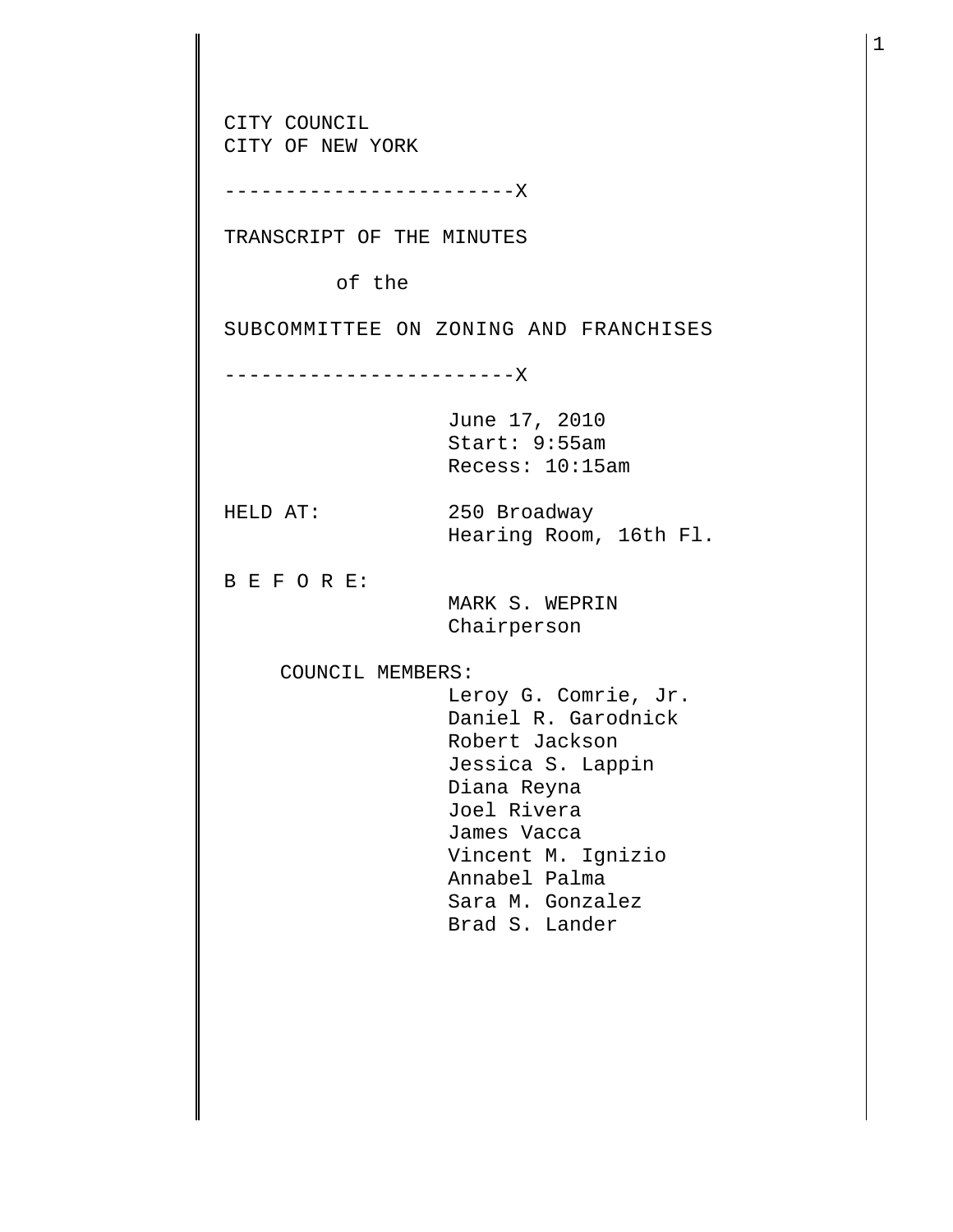| $\mathbf 1$    | SUBCOMMITTEE ON ZONING AND FRANCHISES 2            |
|----------------|----------------------------------------------------|
| $\overline{2}$ | CHAIRPERSON WEPRIN: Ready? Okay.                   |
| 3              | Consider yourselves let known. Thank you. Good     |
| $\overline{4}$ | morning. My name is Mark Weprin. I am the Chair    |
| 5              | of The Zoning and Franchises Subcommittee. And     |
| 6              | this is the continuation of a recessed meeting     |
| 7              | from the other day. We are going to be voting.     |
| $\,8\,$        | But before we do that, on one of the items, the    |
| $\mathsf 9$    | cafes we considered last week, Land Use number     |
| 10             | 118, Papasito Mexican Café, Council Member         |
| 11             | Jackson, who represents the area, has something to |
| 12             | bring up for the record. Mr. Jackson?              |
| 13             | COUNCIL MEMBER JACKSON: Thank you,                 |
| 14             | Chair Weprin, my colleagues. I would like to read  |
| 15             | into the record a letter by SWA on behalf of their |
| 16             | client, Vida Mexicana, Inc. d/b/a Papasito Mexican |
| 17             | Grill and Agave Bar, at 223 Dyckman Street. And    |
| 18             | it reads as follows.                               |
| 19             | Dear, Council Member Jackson, dated                |
| $20 \,$        | June 16th, 2010. SWA Architects, as an authorized  |
| 21             | representative of Vida Mexicana, Inc., in          |
| 22             | connection with their application for an           |
| 23             | unenclosed café, sidewalk café, herein after café, |
| 24             | and on behalf of Vida Mexicana, Inc., hereby       |
| 25             | commits to the City Council and the Zoning and     |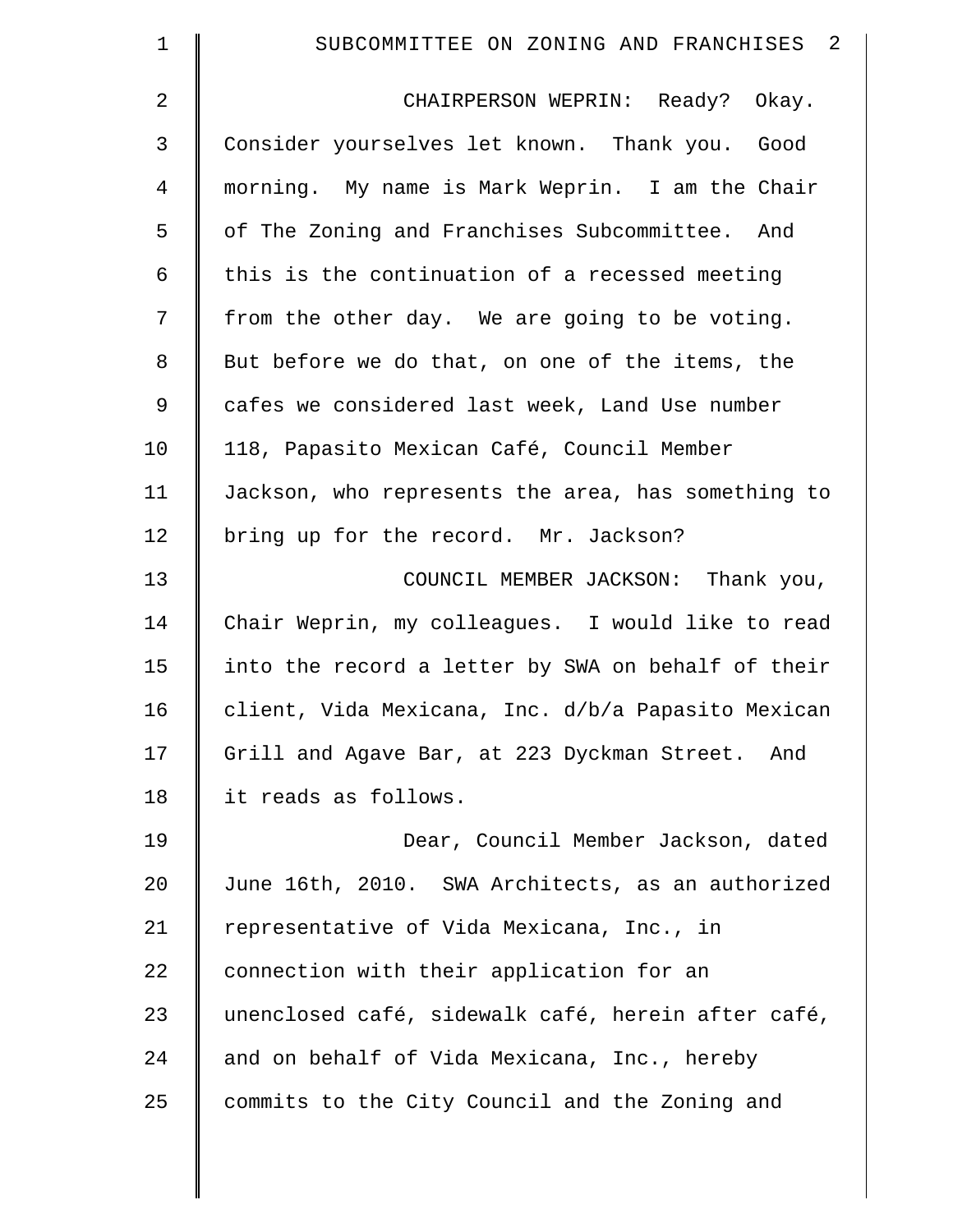| $\mathbf 1$ | SUBCOMMITTEE ON ZONING AND FRANCHISES 3            |
|-------------|----------------------------------------------------|
| 2           | Franchises Committee that in light of the concerns |
| 3           | of the surrounding community with respect to       |
| 4           | noise, congestion and loitering on and around      |
| 5           | Dyckman Street, Vida Mexicana Inc. shall, one,     |
| 6           | close the café at 10:00 p.m. on Sunday through     |
| 7           | Thursdays and at 12:00 midnight on Fridays and     |
| 8           | Saturdays; close means that there will be no       |
| 9           | customers or guests in the café, and the café will |
| 10          | not be used for any kind of activity; number two,  |
| 11          | reduce the number of café seats from 44 to 36, and |
| 12          | the number of tables from 22 to 18; number three,  |
| 13          | provide security personnel to be present in and    |
| 14          | around the café; four, post signs in both English  |
| 15          | and Spanish saying, "Please respect our neighbors  |
| 16          | at all times by keeping the noise down," and       |
| 17          | clearly indicating that the time that the café     |
| 18          | closes; five, will close the garage door--that     |
| 19          | means the opening of the front wall of the         |
| 20          | restaurant, and any other doors, no later than one |
| 21          | hour before the closing of the café; six, not      |
| 22          | install gas or other heaters in the café; seven,   |
| 23          | not mount loudspeakers to or at the exterior wall  |
| 24          | of the restaurant or use any other sound           |
| 25          | amplification devices in the café, in addition,    |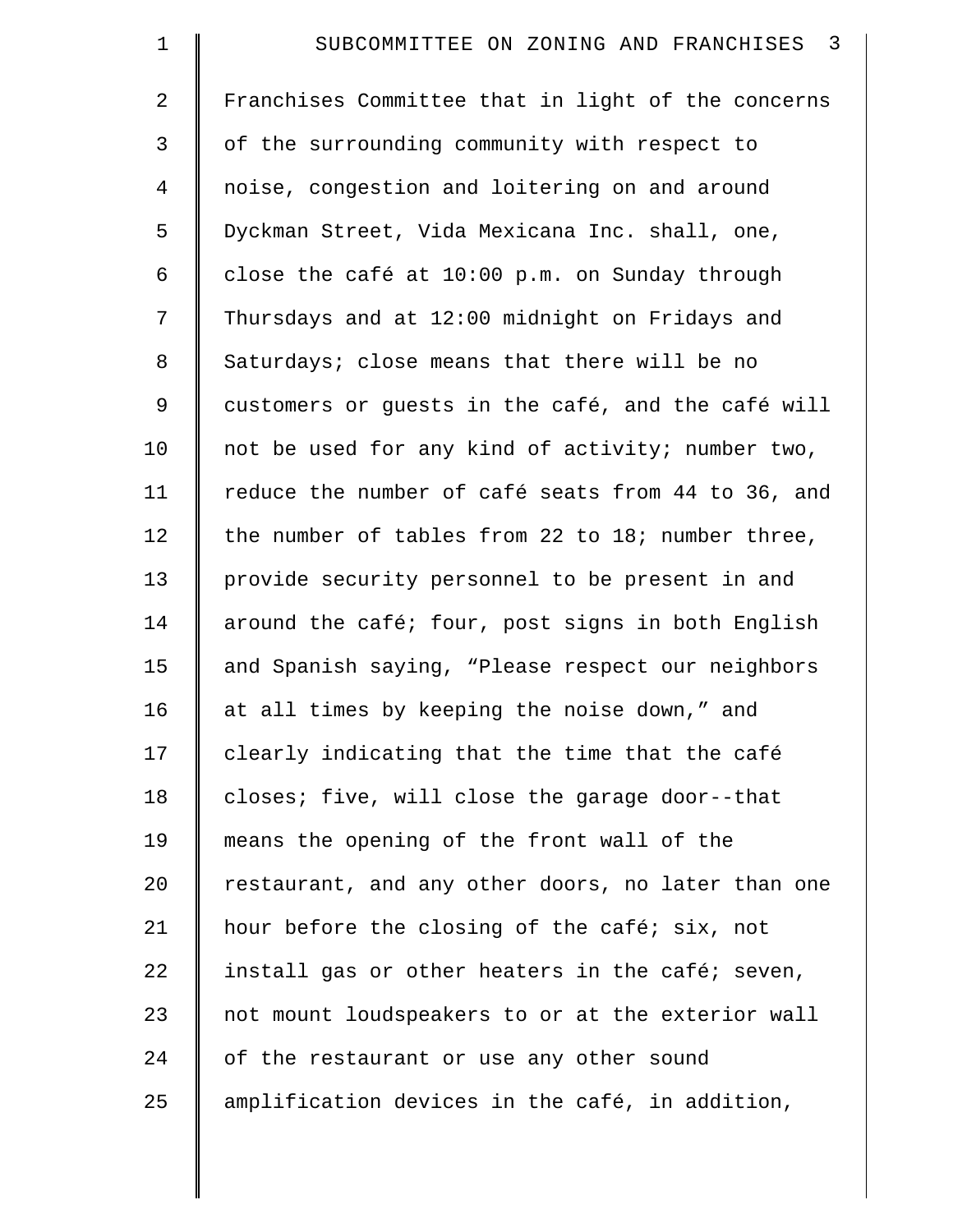| $\mathbf 1$ | 4<br>SUBCOMMITTEE ON ZONING AND FRANCHISES         |
|-------------|----------------------------------------------------|
| 2           | all speakers mounted inside the restaurant shall   |
| 3           | be pointed away from the outdoor café and only     |
| 4           | background musing will be played in the restaurant |
| 5           | during the operation of the café, the speakers     |
| 6           | will also be turned to reduce the bass woofer      |
| 7           | volumes--turned down that is; eight, follow all    |
| 8           | applicable laws and regulations with respect to    |
| $\mathsf 9$ | the operation of the café; nine, install a flush   |
| 10          | metal grating at the tree pit directly in front of |
| 11          | the sidewalk café; and ten, Vida Mexicana, Inc.    |
| 12          | will participate in ongoing meetings with          |
| 13          | community representatives to discuss any ongoing   |
| 14          | concerns or problems that may arise with the       |
| 15          | intent of developing satisfactory solutions.<br>It |
| 16          | is therefore requested that my office approve      |
| 17          | this. And I agree to these terms. And this is      |
| 18          | submitted by Shlomo Steve Wagoda, RA [phonetic],   |
| 19          | he is the registered Architect for the             |
| 20          | representatives of the owner. So with that, I'm    |
| 21          | in agreement and I vote aye.                       |
| 22          | CHAIRPERSON WEPRIN: Thank you, Mr.                 |
| 23          | Jackson. And let the record show that the author   |
| 24          | of that letter, Shlomo Wagoda, who is sitting in   |
| 25          | the audience, just nodded his head in agreement.   |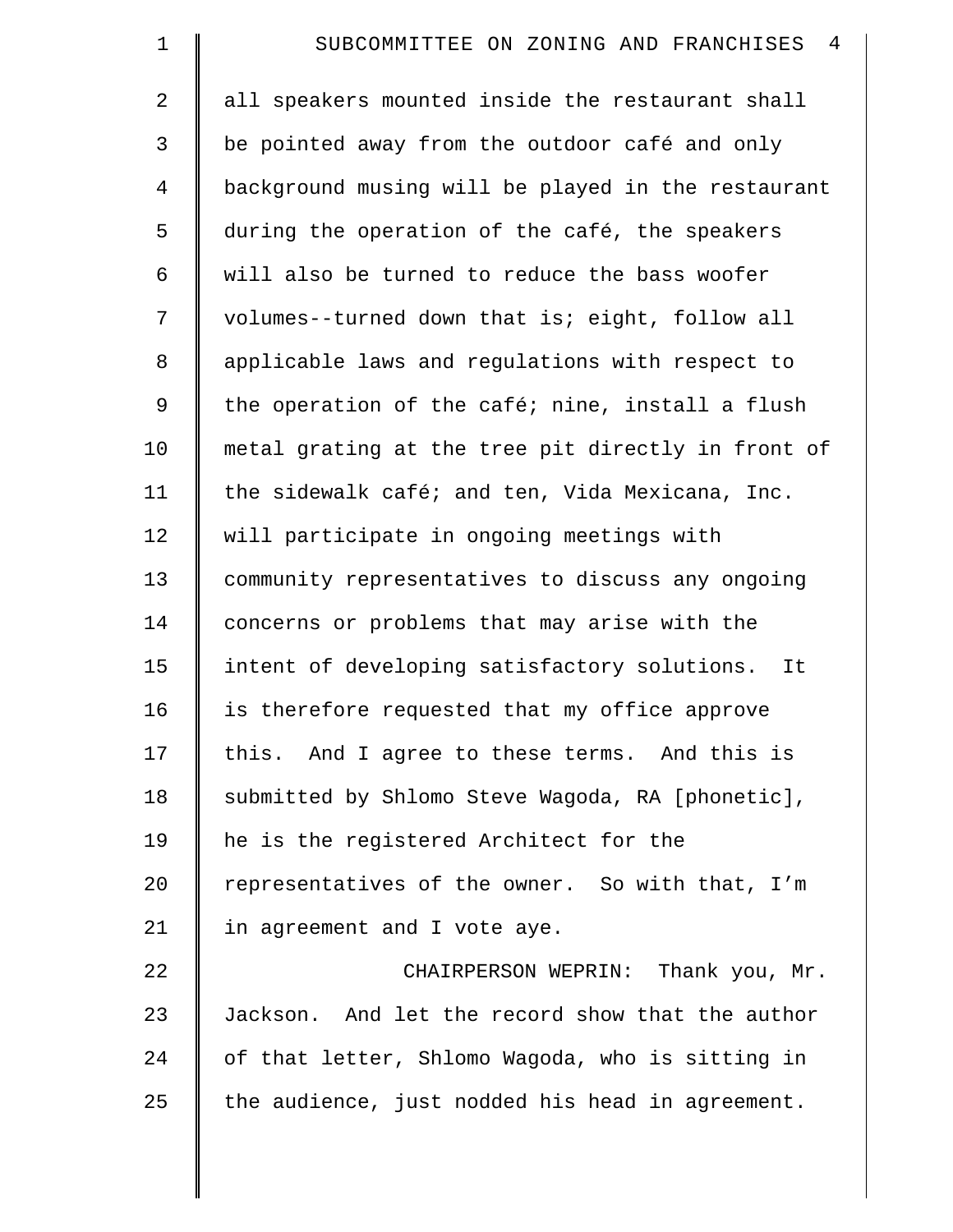| 1           | SUBCOMMITTEE ON ZONING AND FRANCHISES 5            |
|-------------|----------------------------------------------------|
| 2           | Before we do the vote, I just want                 |
| 3           | to acknowledge members of the Committee who are    |
| 4           | here. To my far right, well, to my right, members  |
| 5           | of the Committee, Joel Rivera, Robert Jackson,     |
| 6           | Diana Reyna, Jimmy Vacca and Dan Garodnick. We're  |
| 7           | also joined by Annabel Palma, Sara Gonzalez, and   |
| 8           | Brad Lander, who are visiting.                     |
| $\mathsf 9$ | When we last met before we                         |
| 10          | recessed, we did couple the following items, but I |
| 11          | will repeat them. Land Use number 116, Café Buon   |
| 12          | Gusto; Land Use number 117, Trattoria Dell'Arte;   |
| 13          | Land Use 118, the aforementioned Papasito; Land    |
| 14          | Use 119, Bar Pitti; Land Use 120 was the East      |
| 15          | Fordham Road Project; Land Use 121, Hudson Yards   |
| 16          | Garment Center; and Land Use 122, Elliot Chelsea   |
| 17          | Housing. These items were previously coupled and   |
| 18          | the recommendation of the Chair is to vote aye. I  |
| 19          | will now call on the Counsel to call the roll.     |
| 20          | CHRISTIAN HYLTON: Christian                        |
| 21          | Hylton, Counsel to the Committee. Chair Weprin.    |
| 22          | CHAIRPERSON WEPRIN: Aye.                           |
| 23          | CHRISTIAN HYLTON: Council Member                   |
| 24          | Rivera.                                            |
| 25          | COUNCIL MEMBER RIVERA: I vote Aye.                 |
|             |                                                    |
|             |                                                    |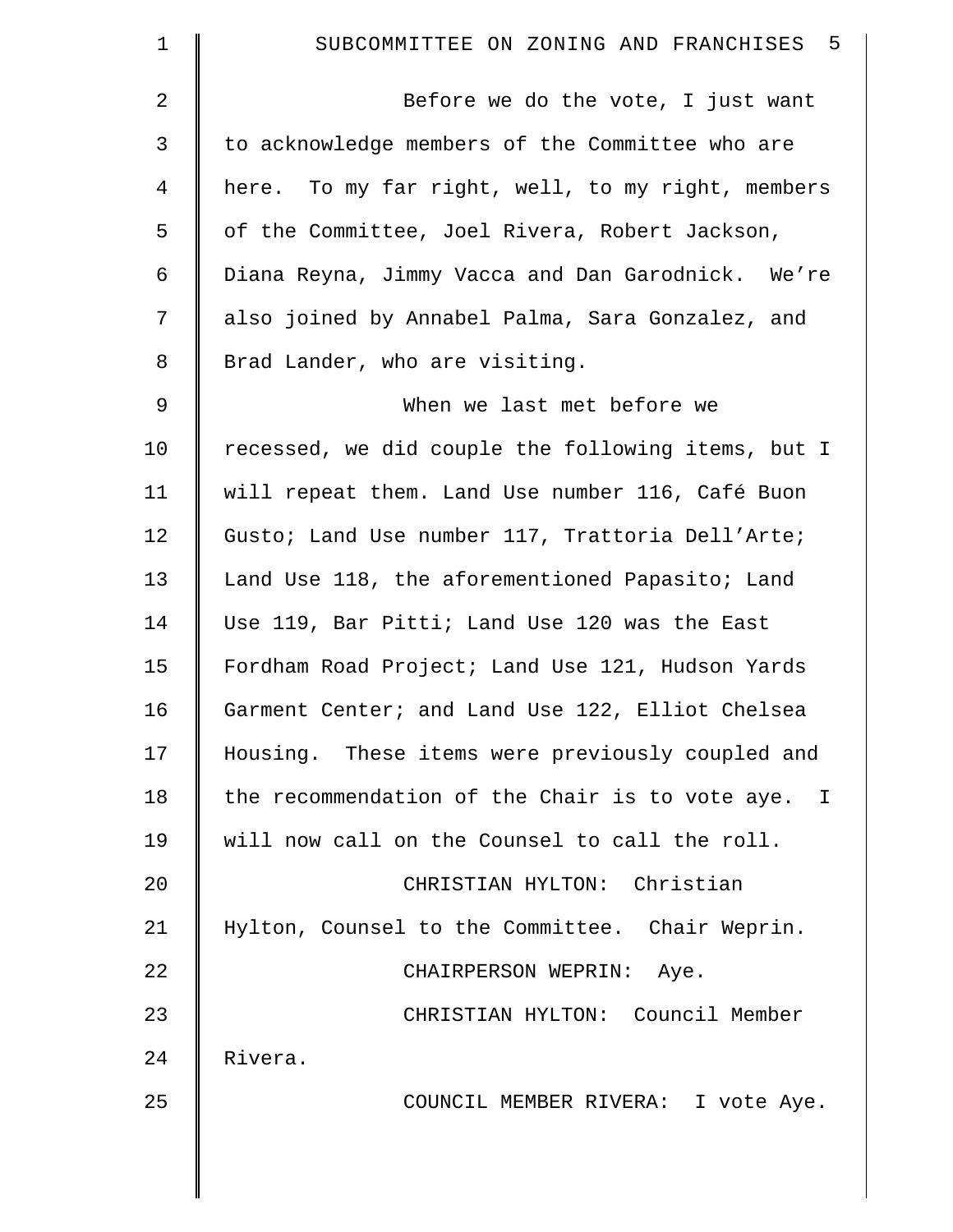| $\mathbf 1$    | SUBCOMMITTEE ON ZONING AND FRANCHISES 6            |
|----------------|----------------------------------------------------|
| $\overline{2}$ | CHRISTIAN HYLTON: Council Member                   |
| 3              | Reyna.                                             |
| 4              | COUNCIL MEMBER REYNA: I vote Aye.                  |
| 5              | CHRISTIAN HYLTON: Council Member                   |
| 6              | Jackson.                                           |
| 7              | COUNCIL MEMBER JACKSON: Aye on                     |
| 8              | all.                                               |
| 9              | CHRISTIAN HYLTON: Council Member                   |
| 10             | Garodnick.                                         |
| 11             | COUNCIL MEMBER GARODNICK: Aye.                     |
| 12             | CHRISTIAN HYLTON: Council Member                   |
| 13             | Vacca?                                             |
| 14             | COUNCIL MEMBER VACCA: Aye.                         |
| 15             | CHRISTIAN HYLTON: By a vote of six                 |
| 16             | in the affirmative, none in the negative and no    |
| 17             | abstentions, LU 116, 117, 118, 119, 120, 121 and   |
| 18             | 122 are approved and referred to the full Land Use |
| 19             | Committee.                                         |
| 20             | [Pause]                                            |
| 21             | CHAIRPERSON WEPRIN: Well, thank                    |
| 22             | you very much. That ends our business here today.  |
| 23             | We will leave the rolls open until the next        |
| 24             | meeting begins, so that will be only a few         |
| 25             | minutes. But, without any further business,        |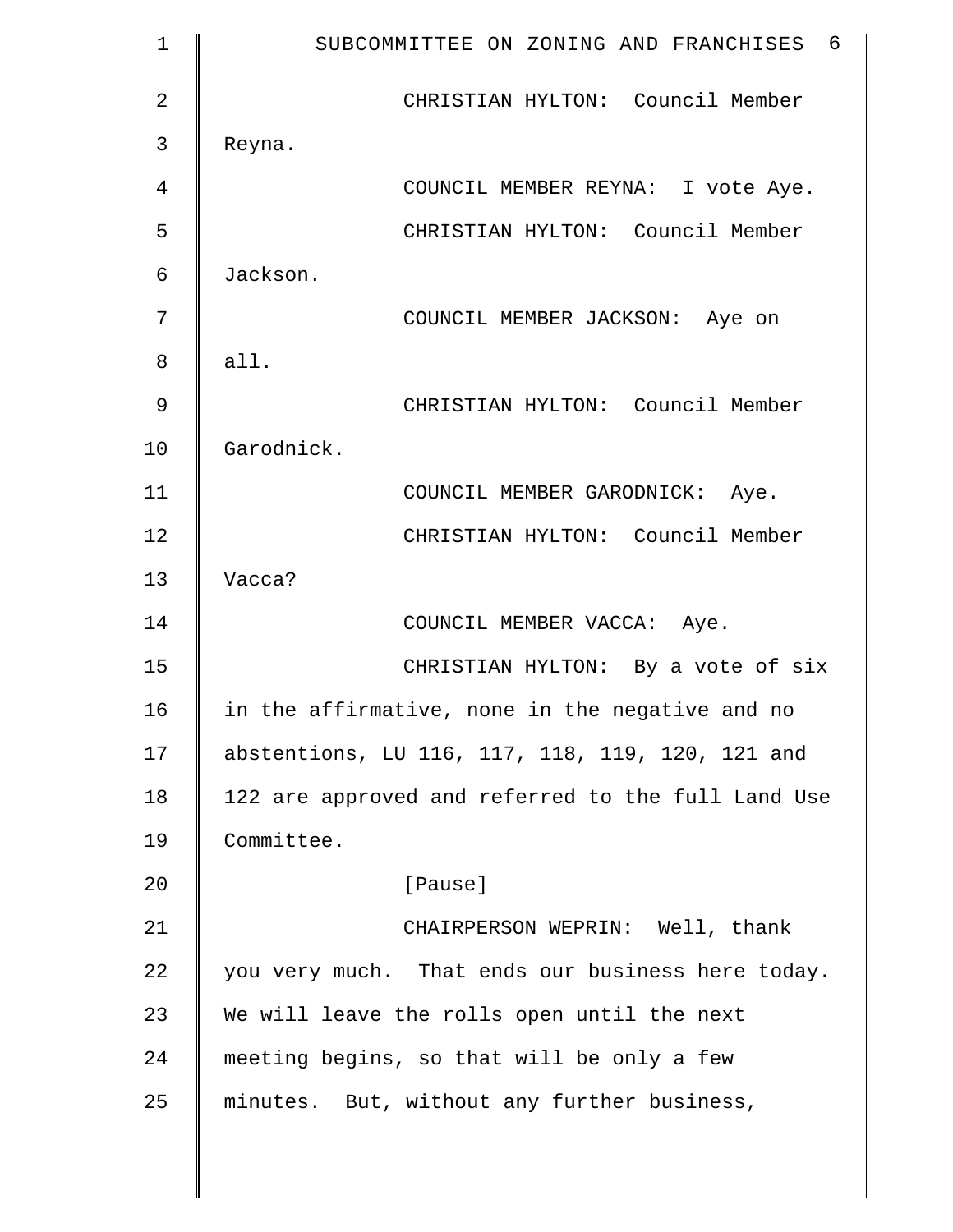| $\mathbf 1$    | $\overline{7}$<br>SUBCOMMITTEE ON ZONING AND FRANCHISES |
|----------------|---------------------------------------------------------|
| $\overline{2}$ | anyone have any comments or questions? Seeing           |
| 3              | none, the meeting is now adjourned.                     |
| 4              | [Pause]                                                 |
| 5              | CHRISTIAN HYLTON: Council Member                        |
| 6              | Ignizio.                                                |
| 7              | COUNCIL MEMBER IGNIZIO: Aye.                            |
| $\,8\,$        | CHRISTIAN HYLTON: The vote now                          |
| 9              | stands at seven in the affirmative, none in the         |
| 10             | negative and no abstentions.                            |
| 11             | [Pause]                                                 |
| 12             | CHRISTIAN HYLTON: Council Member                        |
| 13             | Comrie.                                                 |
| 14             | COUNCIL MEMBER COMRIE: Aye on all.                      |
| 15             | CHRISTIAN HYLTON: The vote now                          |
| 16             | stands at eight in the affirmative, none in the         |
| 17             | negative, and no abstentions.                           |
|                |                                                         |
|                |                                                         |
|                |                                                         |
|                |                                                         |
|                |                                                         |
|                |                                                         |
|                |                                                         |
|                |                                                         |
|                |                                                         |
|                |                                                         |